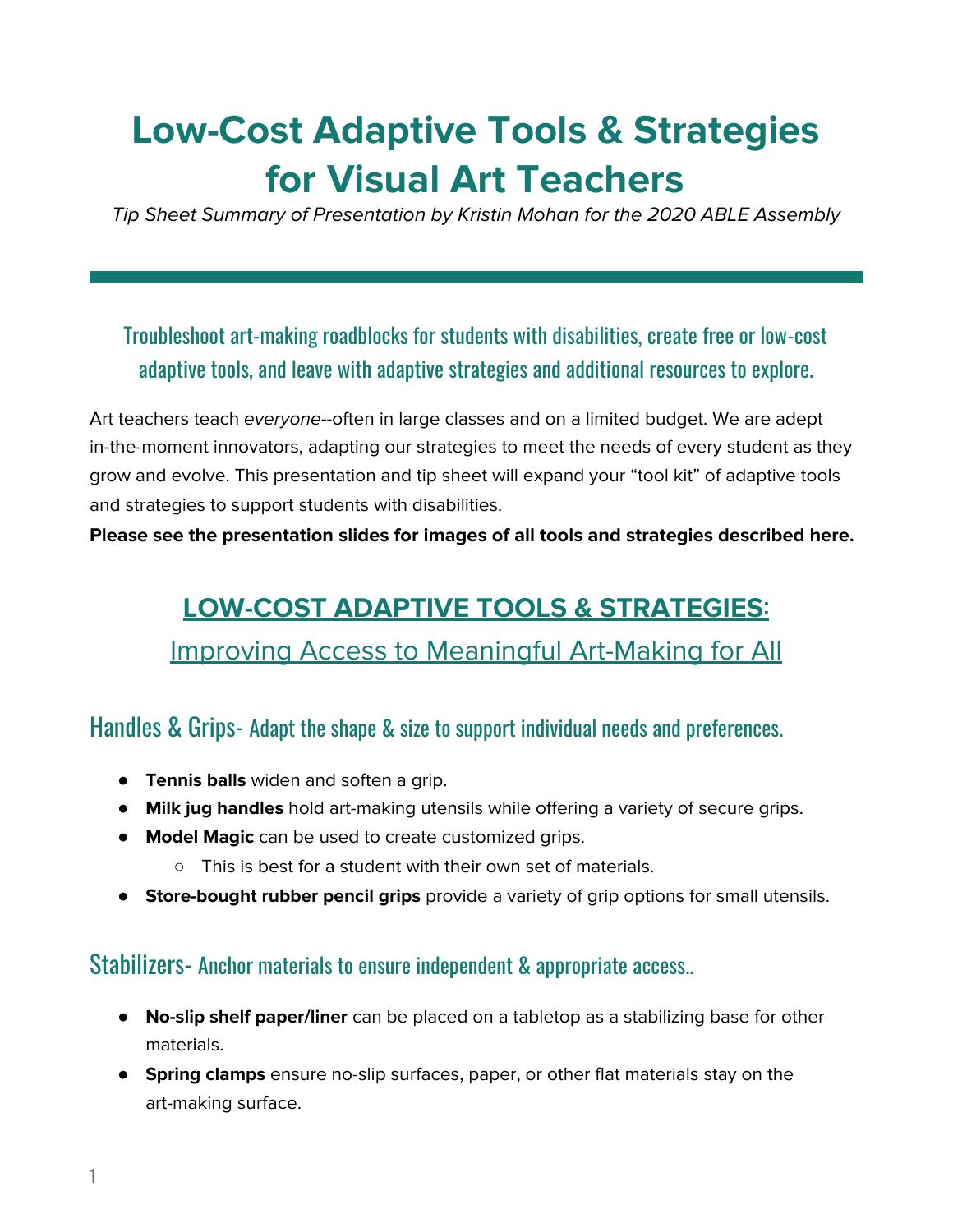- **Fast food/grocery drink trays** hold multiple cups, tools, and/or materials. A great painting material stabilizer!
- **Velcro** can be used to attach a tray, paint/water cup, etc. to a tabletop.
- **A homemade easel** can be constructed for ~\$15 using four thin 18" pieces of pine, a bolt and wingnut, two short nails, and 12-18" of chain.

#### Art Making Materials- Reimagine processes that create roadblocks.

- ● **DIY wide-based crayons** can be made by removing paper from crayon scraps and melting them at a low temperature. You can find instructions for this process online.
- **Tempera paint cakes** make color contamination easy to clean up. Simply wipe the paint off the top.
- **A glue sponge** makes applying just enough glue easier. Students can tap glue onto their material directly or use their finger as an applicator.
- **Bingo dabbers** allow for color application with a simple motion and repetition.
- **Nitrile or rubber gloves** create a barrier to encourage students with tactile sensitivity to interact with wet, cool, or sticky materials.
- ● **Ziploc bags** create a barrier to encourage students with tactile sensitivity to interact with wet, cool, or sticky materials. Students can mix paint or interact with clay through the sealed bag.

## Visual- &- Communication- Supports-

- **Visual schedules with Picture Exchange Communication System (PECS) images** should be created with PECS images the student is familiar with, providing an appropriate number of images at a time. Visual schedules set expectations for how students will spend their class time while promoting independent task/schedule management.
	- ○ Laminate visual schedule template and images with a portable laminator, cut them out, and attach them to a template with velcro.
- **Visual reinforcement of time limits**, such as a web timer or Time Timer© supports independent pacing.
- **Simple "Yes/No" and "I like it, I am not sure, I dislike it", and "I Feel" visuals** promote choice and expression.
- **Documenting your instruction through photo stills or video recording** allows for